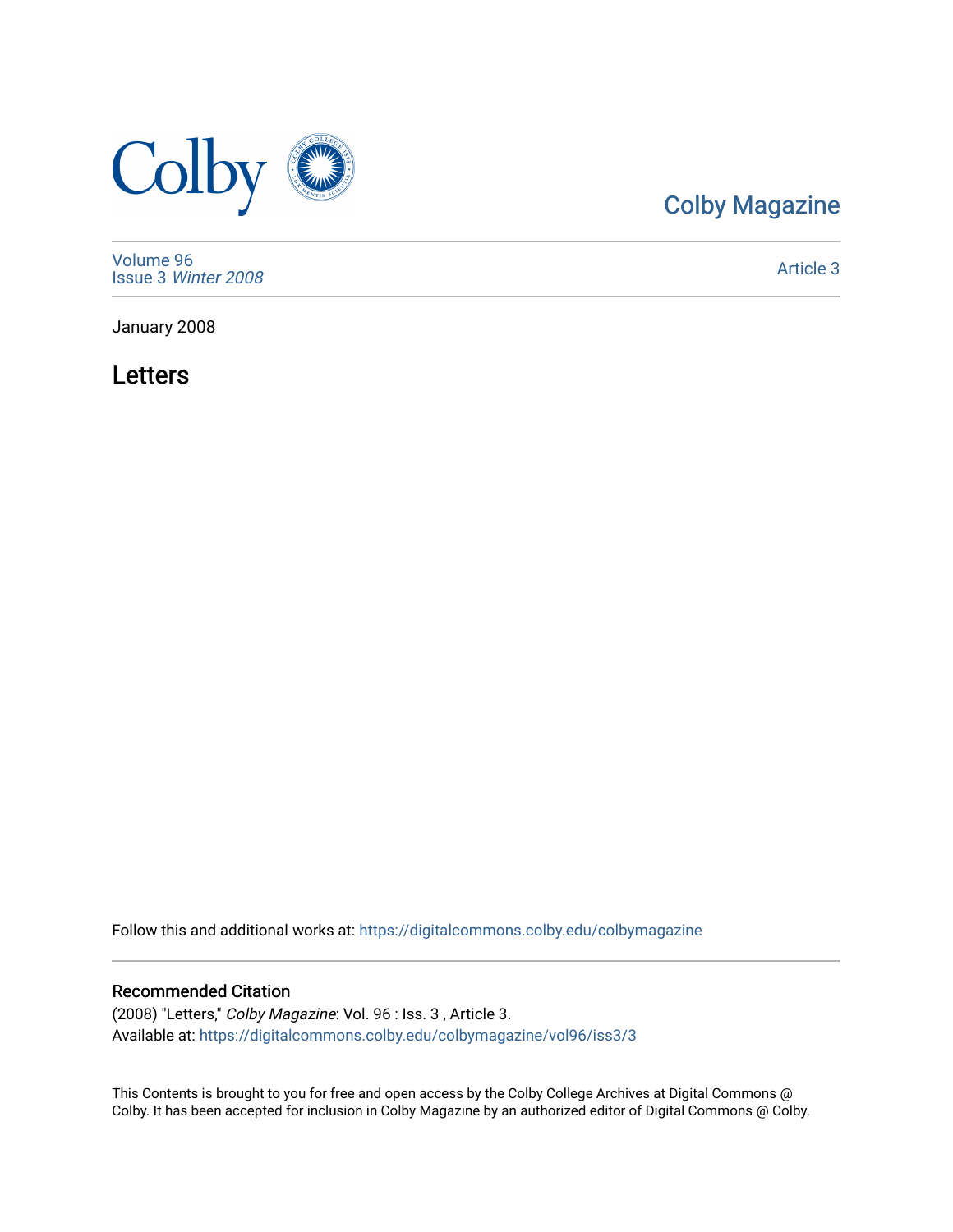## His Spirit Never Faltered



 Everyone who has had the pleasure of living and learning on Mayflower Hill knows Colby fosters a close-knit community, with a common bond that lives on long after Colbians leave the Hill. However,

it's only natural for people to migrate towards those with whom they feel most comfortable and stay within those groups. Robert Silberman '03 spent his four years on the Hill affably transcending these groups. Everyone knew Bobby and Bobby knew everyone. He was, in this sense, the quintessential Colby student.

 Once in a while, a unique individual comes along and graces us with their presence. Bobby was one of those people. Our friendships with him were forged over the long Colby winters that breed both wisdom and their fair share of mischief.

 Bobby was born and raised in Stamford, Conn., by his wonderful parents, Mary C. and Alan Silberman, and was a brother to his two lovely sisters, Lauren and Alison. He attended The Kent School and graduated from Stamford High School. Following in the footsteps of his father, Alan Silberman '50, and his sister Alison Silberman '00, Bobby attended Colby. He majored in economics and played lacrosse. He was also an avid snowboarder, played intramural hockey for the Colby Boozehounds, and broomball for the Funky Chills.

 The lasting impression that Bobby left on the Hill exists in all of the lives that he touched at Colby. Bobby was full of positive energy and threw himself completely into everything he took interest in, which could not help but rub off on those around him.

 A couple of years after college, when most of us were looking ahead to life's possibilities, Bobby was diagnosed with Ewing's sarcoma, a rare form of cancer. What seemed to many an insurmountable battle, Bobby treated as a hurdle, no

different than his friends' struggles with life and love. While none of us had, nor could even imagine, a struggle as fierce as Bobby's, he silently reminded us that life is about struggles and, more importantly, how you confront them. He used to say, "All I want to do is live, so I will." As his body began to fail him, his spirit never faltered.

 Through a remarkable display of sheer will and positive attitude, Bobby showed us how to live life to the fullest despite any adversity. He showed us how friendship can be a source of will power and strength. Bobby's strength was so overwhelming that friends who visited him while he was sick often had the feeling that *he* was supporting them through a difficult time. Such was the strength of his selfless devotion to friendship.

 Bobby passed away at home on September 26, 2007, after a courageous 18-month battle with cancer. Although he is gone, Bobby will remain with us in spirit and we will carry on the lessons that he taught us for the rest of our lives. We hope that through his memory we will be able to live a little more like Bobby, extending warmth to all those we encounter and maintaining a positive outlook regardless of the challenges we face. Bobby will be forever missed by his loving family and friends. We know he is watching over all of us with a big smile.

*Alexander Browne '03 Christopher Makarewich '03 Edward Piasecki '03 Michael Reilly '03 Robert MacBain '05*

#### The Flip Side of Visa Limits

 I truly hope that Ms. Ana Prokic ("Visa Squeeze," fall 2007 *Colby*) is able to work out a good life plan. If she is as bright and resourceful as she sounds in the article, she will.

 But I take issue with the contention that the current cap on H1B visas is a "problem." I would be happy to see the limit lowered much further. Over the last decade American IT industries have whined that they need more H1B visas because they can't find "qualified" workers in this country. With rare exceptions, this is either a problem of their own making or a complete fabrication.

 The dirty secret of high tech H1B visas is that American companies use the program to legally import younger, lowerpaid workers from other countries while laying off older, better-paid U.S. citizens. I know; I have seen it firsthand.

 The claim is that the U.S. workers are not conversant with the latest technology. If there is any truth to that, the major reason is that most American companies won't retrain existing workers. And why should they when they can get cheaper workers who have been trained at government expense elsewhere? These are workers who generally have no family to support, no college loans to pay off, and can't negotiate for higher pay for fear of losing their visas.

 Instead of "throwing away" older American citizens, companies should invest in maintaining employees' skills just as they maintain their plants and equipment. Educational institutions like Colby could be playing a major role in the retooling.

 No, the real "squeeze" in the H1B visa program is the way it is squeezing older American workers out of their jobs.

 *George Carvill* Milford, N.H.

#### Music Dept. Has Other Players

 The Music Department very much appreciates the publicity generated by the article "The Soprano" by Julia Hanauer-Milne (fall 2007 *Colby*). Dori Smith ['08] is indeed a very gifted student and one of our most outstanding music majors, and she deserves public recognition.

 Members of the music faculty were, however, surprised that the article seems to rely predominantly on quotes from Professor [Paul] Machlin. It makes no reference to other music faculty who have been more directly responsible for shaping Dori's career at Colby. Besides singing for four years in the Chorale under Paul Machlin's direction, she has also sung for four years in the Collegium, directed by Eva Linfield.